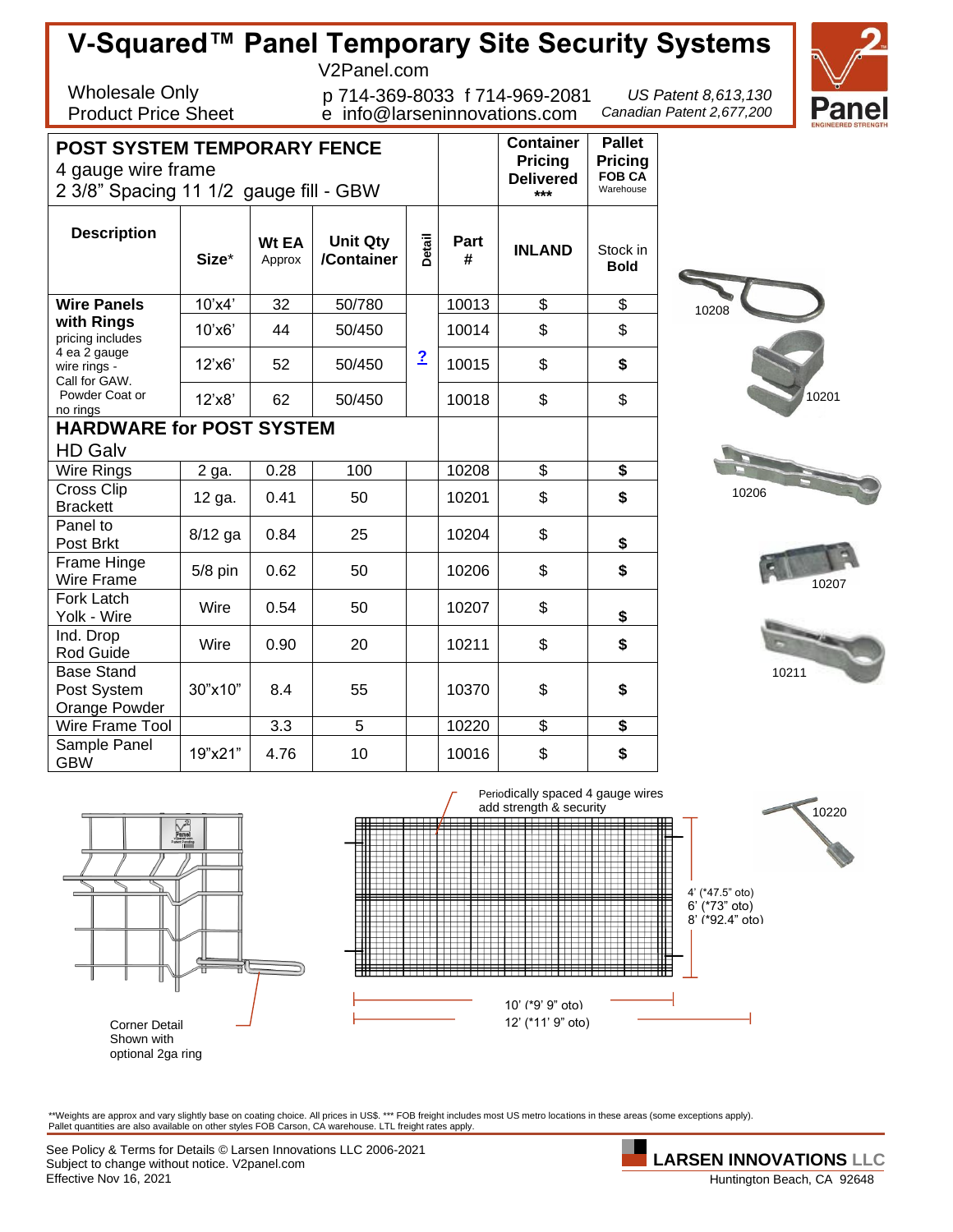| V-Squared™ Panel Temporary Site Security Systems<br>F        |           |                        |                                  |                            |                  |                               |                          |                 |  |  |
|--------------------------------------------------------------|-----------|------------------------|----------------------------------|----------------------------|------------------|-------------------------------|--------------------------|-----------------|--|--|
|                                                              |           |                        | V2Panel.com                      |                            |                  |                               |                          |                 |  |  |
| <b>Wholesale Only</b>                                        |           |                        |                                  |                            |                  |                               |                          |                 |  |  |
| <b>Product Price Sheet</b>                                   |           |                        | e info@larseninnovations.com     |                            |                  | p 714-369-8033 f 714-969-2081 |                          | www.V2Panel.com |  |  |
|                                                              |           |                        |                                  |                            |                  |                               |                          |                 |  |  |
| <b>STAND SYSTEM TEMPORARY FENCE</b>                          |           |                        |                                  |                            | <b>Container</b> | <b>Pallet</b>                 |                          |                 |  |  |
| $\approx$ 1 5/8" RF uprights w/ 4 ga. wire frame             |           |                        | <b>Pricing</b>                   | Pricing                    |                  |                               |                          |                 |  |  |
|                                                              |           |                        | <b>Delivered</b><br>$***$        | <b>FOB CA</b><br>Warehouse |                  |                               |                          |                 |  |  |
| 2 3/8" Spacing 11 1/2 gauge fill - GBW                       |           |                        |                                  |                            |                  |                               |                          |                 |  |  |
| <b>Description</b>                                           | Size*     | <b>Wt EA</b><br>Approx | # Pallet<br><b>Box</b><br>/Contr | Detail                     | Part<br>#        | <b>INLAND</b>                 | Stock in<br><b>Bold</b>  |                 |  |  |
| <b>Roll form flush</b><br><b>Personnel Gate</b>              | 4'x6'     | 31                     | 5                                |                            | 10020            | \$                            | \$                       |                 |  |  |
| <b>Roll form</b>                                             | 10'x6'    | 50                     | 50/600                           |                            | 10021            | \$                            | \$                       |                 |  |  |
| extends 1 way                                                |           |                        |                                  |                            |                  |                               |                          | 10 <sub>2</sub> |  |  |
| <b>HDG Roll Form</b>                                         | 12'x6'    | 61                     | 50/450                           | $\overline{2}$             | 10022            | \$                            | \$                       |                 |  |  |
| Call for GAW, Powder<br>Coating or 2 way ext                 | 10'x8'    | 64                     | 50/600                           |                            | Pending          | $\overline{\$}$               | $\overline{\mathcal{S}}$ |                 |  |  |
| <b>LINE HARDWARE for STAND SYSTEM</b>                        |           |                        |                                  |                            |                  |                               |                          |                 |  |  |
| <b>HD Galv</b>                                               |           |                        |                                  |                            |                  |                               |                          |                 |  |  |
| Saddle Clamps STD<br>2.75" c/c spacing                       | 15/8      | 0.70                   | 50                               |                            | 40802            | \$                            | \$                       |                 |  |  |
| Saddle Clamps LG<br>3.5" c/c spacing                         | 15/8      | 0.82                   | 50                               |                            | 40803            | \$                            | \$                       |                 |  |  |
| 3/8"x 1 1/2" Carr Bolts                                      | <b>HD</b> | 0.064                  | 500                              |                            | 80312            | $\overline{\mathbb{S}}$       | \$                       |                 |  |  |
| <b>Drive Post</b><br>Adapter for RF                          | $11/4$ ga | 1.59                   | 25                               |                            | 10226            | \$                            | \$                       |                 |  |  |
| Line Barb Arm                                                | 12"       | 1.35                   | 25                               |                            | 10230            | \$                            | \$                       |                 |  |  |
| <b>Terminal Barb</b>                                         | 12"       | 4.85                   | 8                                |                            | 10231            | \$                            | \$                       |                 |  |  |
| Extension                                                    |           |                        |                                  |                            |                  |                               |                          |                 |  |  |
| <b>Cup Style Stand</b><br>Orange Powder<br>2.75" c/c spacing | 30"       | 9.0                    | 55                               |                            | 10375            | \$                            | \$                       |                 |  |  |
| 23.5" Ground Stake                                           | 7/16"     | 1.48                   | 25                               |                            | 10401            | \$                            | \$                       |                 |  |  |
| Wire Frame Tool                                              |           | 3.3                    | 5                                |                            | 10220            | \$                            | \$                       |                 |  |  |
| Sample Panel<br>RF-GBW                                       | 19"x21"   | 6.29                   | 10                               |                            | 10006            | \$                            | \$                       |                 |  |  |





10401

10226

40802 40803

**Panel** 

10231

10375

 $\mathbb{Z}$  117%.

\*\*Weights are approx and vary slightly base on coating choice. All prices in US\$. \*\*\* FOB freight includes most US metro locations in these areas (some exceptions apply).<br>Pallet quantities are also available on other style

See Policy & Terms for Details © Larsen Innovations LLC 2006-2021 Subject to change without notice. V2panel.com Effective Nov 16, 2021

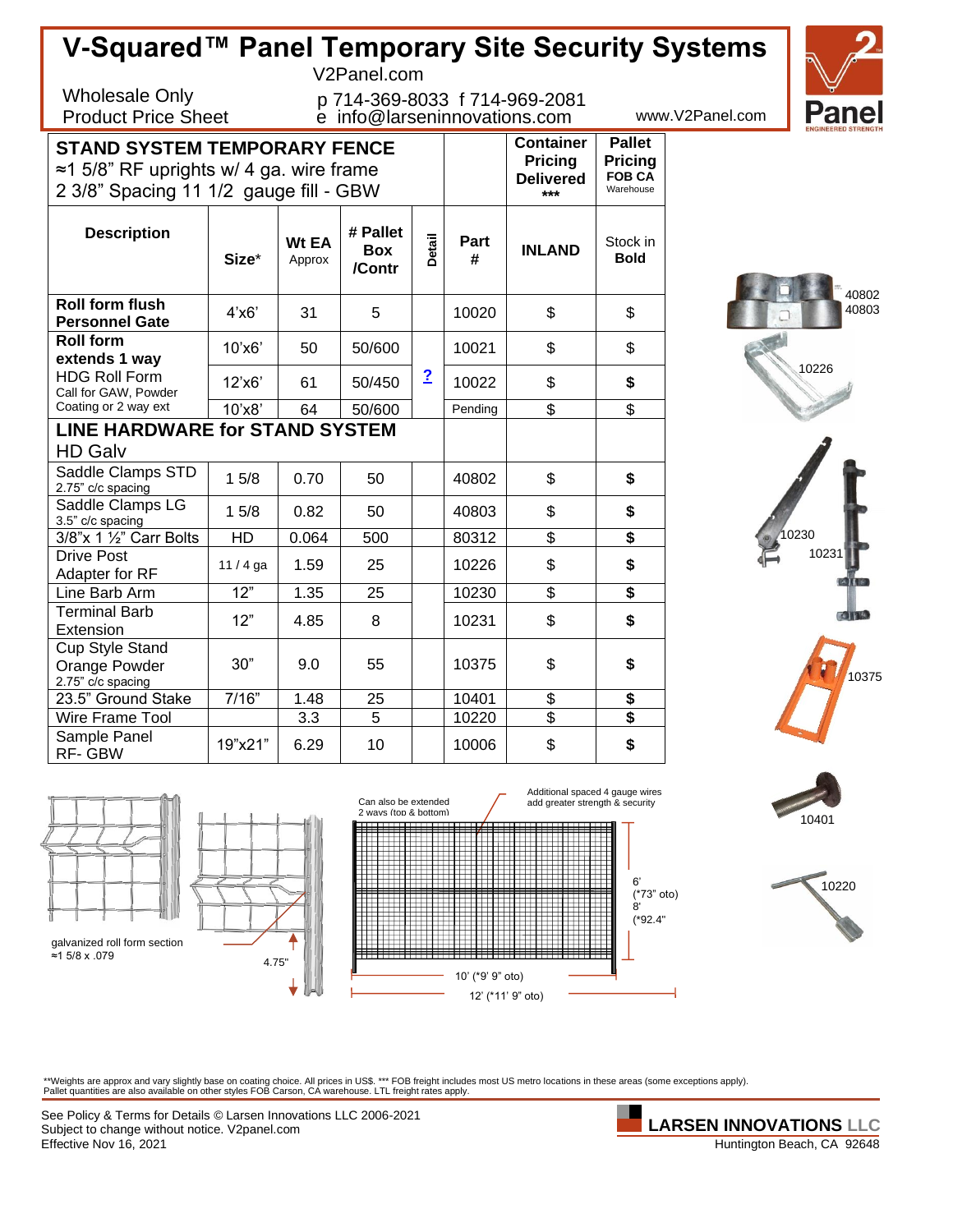## **V-Squared™ Panel Temporary Site Security Systems**

Wholesale Only Product Price Sheet

## p 714-369-8033 f 714-969-2081 e info@larseninnovations.com www.v2panel.com

**Container Pricing**

**Pallet Pricing**



## **GATE HARDWARE for V2 STAND SVSTEM HD Calve**

| V2 STAND SYSTEM HD Galv                                                    |           | <b>Delivered</b><br>*** | <b>FOB CA</b><br>Warehouse       |        |           |               |                         |
|----------------------------------------------------------------------------|-----------|-------------------------|----------------------------------|--------|-----------|---------------|-------------------------|
| <b>Description</b>                                                         | Size*     | Wt EA<br>Approx         | # Pallet<br><b>Box</b><br>/Contr | Detail | Part<br># | <b>INLAND</b> | Stock in<br><b>Bold</b> |
| Frame Hinge 5/8 Pin<br>(3/8 bolts not included)                            | RF        | 0.48                    | 20                               |        | 10213     | \$            | \$                      |
| Post Hinge 5/8 Pin<br>(3/8 bolts not included)                             | RF        | 0.67                    | 20                               |        | 10214     | \$            | \$                      |
| Ind Drp Rod Guide<br>for RF<br>(3/8 bolts not included)                    | RF.       | 0.87                    | 20                               |        | 10215     | \$            | \$                      |
| 15/8 Ind Drop<br>Rod Fork                                                  | 13/8"     | 1.58                    | 25                               |        | 30062     | \$            | \$                      |
| Gate Ell Adapter<br>(2pc) w/bolts                                          | RF        | 2.52                    | 12                               |        | 10225     | \$            | \$                      |
| RF Rolling Stand Chassis<br>w/bolts - No Wheels -<br>Swing or Slide - ORNG | 32"       | 7.32                    | 6                                |        | 10240     | \$            | \$                      |
| Rear Rolling gate kit<br>RF Frame for 1 5/8 pipe<br>track (track not inc)  | 5"<br>dia | 16.93                   | 1                                |        | 10244     | \$            | \$                      |
| 6" Rubber Tire Whl-PS Hub                                                  | 5/8"      | 1.92                    | 6                                |        | 30601     | \$            | \$                      |
| 8" Pneumatic Tire-PS Hub                                                   | 5/8"      | 2.87                    | 1                                |        | 30608     | \$            | $rac{1}{3}$             |
| $3/8$ "x 2 $\frac{1}{2}$ " Carr Bolts w/nut                                | HD        | 0.091                   | 500                              |        | 80316     | \$            |                         |









\*\*Weights are approx and vary slightly base on coating choice. All prices in US\$. \*\*\* FOB freight includes most US metro locations in these areas (some exceptions apply).<br>Pallet quantities are also available on other style

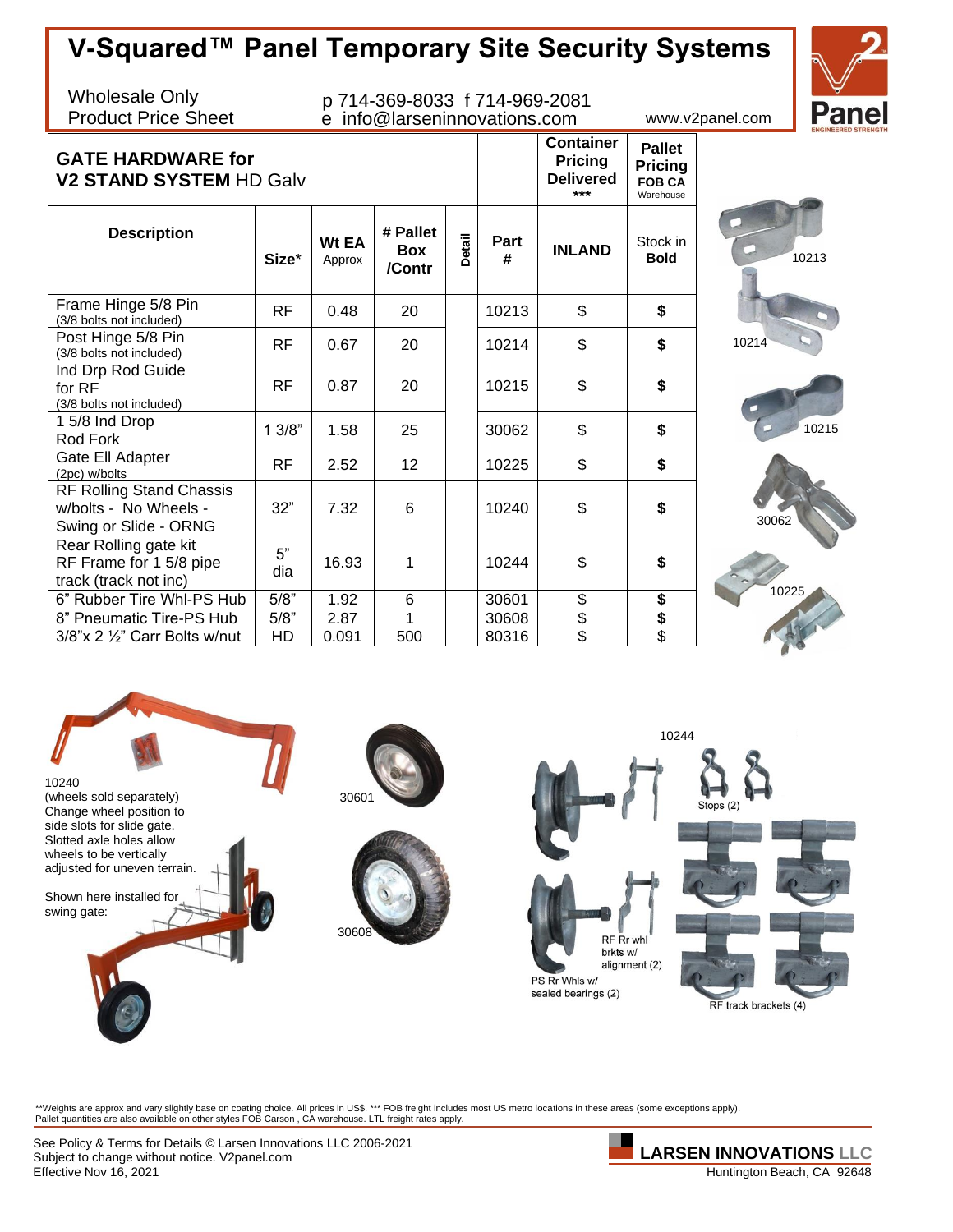

Subject to change without notice. V2panel.com Effective Nov 16, 2021 **Huntington Beach, CA 92648**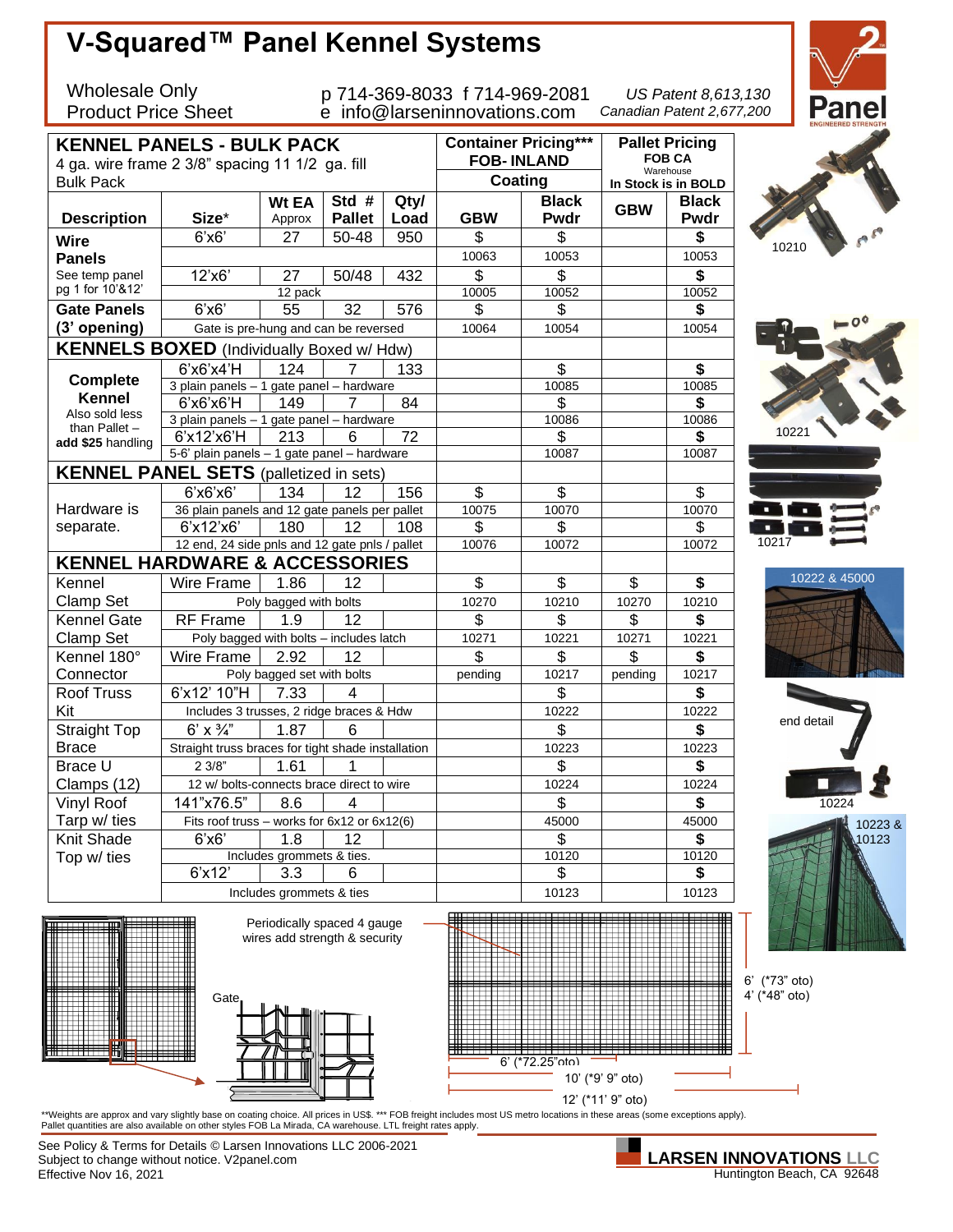# **Accura** Precision Gate Hardware

### **Wholesale only. Complete product details are available online. Prices are in US\$ FOB CA warehouse.**

| <b>EXTERNAL ROLLER SETS</b><br><b>NYLON ROLLERS</b><br>P/N<br><b>Description</b>                                                                                                                                                                                                                              | Qty/<br>Box | Wt.<br><b>Set</b> | 1 set |    |    |      | Price/Set based on total sets ordered<br>2 sets 6 sets 24 sets 48 sets |
|---------------------------------------------------------------------------------------------------------------------------------------------------------------------------------------------------------------------------------------------------------------------------------------------------------------|-------------|-------------------|-------|----|----|------|------------------------------------------------------------------------|
| Nylon rollers are packaged & priced in sets of 4 <i>including</i> pre-installed covers and two<br>stops in each set. We include one protective panel bracket, together with new heavy duty stops<br>(shown) that are punched to allow for easy installation of the Protective Panel required by ASTM<br>2200. |             |                   |       |    |    |      |                                                                        |
| Round Gate Frame<br>30830 4" x 2 3/8" Set (4)                                                                                                                                                                                                                                                                 | 1set        | 61                | \$    | \$ | \$ | Call | Call                                                                   |
| <b>DRWG</b><br>30824 3 1/2" x 2 3/8" Set (4)                                                                                                                                                                                                                                                                  | 1set        | 60                | \$    | \$ | \$ | Call | Call                                                                   |
| 30853 4 1/2" x 2 3/8" Set (4)                                                                                                                                                                                                                                                                                 | 1set        | 63                | \$    | \$ | \$ | Call | Call                                                                   |
| 30858 6 5/8" x 2 3/8" Set (4)                                                                                                                                                                                                                                                                                 | 1set        | 69                | \$    | \$ | \$ | Call | Call                                                                   |
| <b>Square Gate Frame</b><br>4 $SQ \times 2$ $SQ \cdot$ Set (4)<br>30854<br>DRWG ProAction™ Technology US Patent 11,138,800 - Canada Patent 2,791,499                                                                                                                                                          | 1set        | 60                | \$    | \$ | \$ | Call | Call                                                                   |
| 4 Rnd $x$ 2 SQ Set (4) 1 set<br>30857<br>DRWG ProAction™ Technology US Patent 11,138,800 - Canada Patent 2,791,499                                                                                                                                                                                            |             | 61                | \$    | \$ | \$ | Call | Call<br>$ProAction^{\text{TM}}$                                        |

Exclusive Tapered Sidewall Design.



See Policy & Terms for Details © Larsen Innovations LLC 2006-2021 Subject to change without notice. LarsenInnovations.com Effective Nov 16, 2021

### **LARSEN INNOVATIONS LLC** Huntington Beach, CA 92648

p 714.369.8033 f. 714.969.2081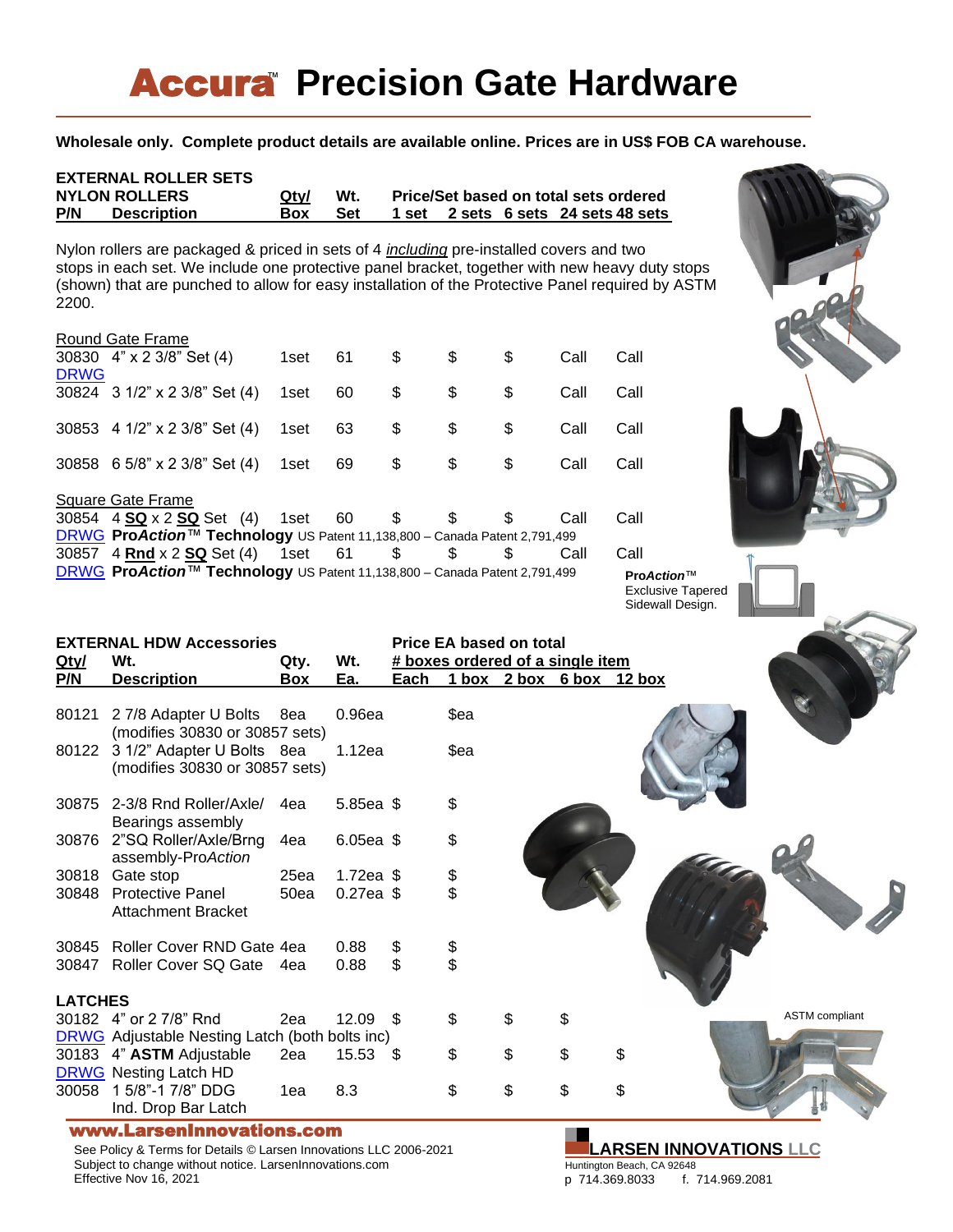# **Accura Precision Gate Hardware**

**Wholesale only. Complete product details are available online. Prices are in US\$ FOB CA warehouse.**

| <b>INTERNAL HARDWARE</b> |                                                                       |      |                   | <b>Price EA based on total</b> |                                  |                          |            |          |                                                  |  |
|--------------------------|-----------------------------------------------------------------------|------|-------------------|--------------------------------|----------------------------------|--------------------------|------------|----------|--------------------------------------------------|--|
| Qty/                     | Wt.                                                                   | Qty. | Wt.               |                                | # boxes ordered of a single item |                          |            |          |                                                  |  |
| P/N                      | <b>Description</b>                                                    | Box  | Ea.               | Each                           |                                  | 1 box 2 box 6 box 12 box |            |          |                                                  |  |
|                          | 30930 Truck Assembly                                                  | 8ea  | 4.04              | \$                             | \$                               | \$                       | \$         |          |                                                  |  |
|                          | DRWG Hvy Duty Guide rollers w/ Sealed Bearings                        |      |                   |                                |                                  |                          |            |          | 30930                                            |  |
|                          | 30907 Truck Assembly 8 whl 4ea                                        |      | 6.32              |                                | \$                               | \$                       | \$         |          | Ob                                               |  |
|                          | <b>DRWG</b> Hvy Duty Guide rollers w/ Sealed Bearings                 |      |                   |                                |                                  |                          |            |          |                                                  |  |
|                          | 30910 4" Truck Bracket                                                | 4ea  | 8.42              | \$                             | \$                               | \$                       | \$         |          |                                                  |  |
|                          | DRWG no U bolts                                                       |      |                   |                                |                                  |                          |            |          |                                                  |  |
|                          | 30920 6 5/8" Truck Bracket                                            | 2ea  | 10.49             | \$                             | \$                               | \$                       | \$         |          |                                                  |  |
|                          | w/ Round U bolts                                                      |      |                   |                                |                                  |                          |            |          |                                                  |  |
|                          |                                                                       |      |                   |                                |                                  |                          |            |          | Bracket and bottom<br>guide rollers fit 4"       |  |
|                          | 30945 4" Bottom Guide 4"rlr                                           | 4ea  | 12.82 NA          |                                | \$                               | \$                       | \$         |          | round or SQ posts                                |  |
|                          | Roller w/covers no U bolt w/ Sealed Bearings                          |      |                   |                                |                                  |                          |            |          | depending on U bolts.                            |  |
|                          | 30917 6 5/8" Bottom Guide 4"rlr 2ea                                   |      | 14.79             | NA.                            | \$                               | \$                       | \$         |          |                                                  |  |
|                          | Rollers w/covers & rnd bolts                                          |      |                   |                                |                                  |                          |            |          |                                                  |  |
|                          | 30941 4" Bottom Guide 2"rlr                                           | 4ea  | 8.19              | \$                             | \$.                              | \$                       | \$         |          |                                                  |  |
|                          | DRWG Roller w/covers-no U bolt-3.25" Clearance w/ Sealed Bearings     |      |                   |                                |                                  |                          |            |          |                                                  |  |
|                          | 30947 4" Bottom Guide 4"rlr                                           | 4ea  | 10.04             | -\$                            |                                  |                          | \$         |          |                                                  |  |
|                          | DRWG Roller w/covers-no U bolt-3.25" Clearance w/ Sealed Bearings     |      |                   |                                |                                  |                          |            |          | 2" or 4"                                         |  |
|                          |                                                                       |      |                   |                                |                                  |                          |            |          | 30945                                            |  |
|                          |                                                                       |      |                   |                                |                                  |                          |            |          |                                                  |  |
|                          | <b>BOLTS &amp; ACCESSORIES</b>                                        |      |                   |                                |                                  |                          |            |          |                                                  |  |
|                          | 80014 4" Round U Bolts 1/2"                                           | 12ea | 0.72              | \$                             | \$                               | \$                       | \$         |          | 2" 30941                                         |  |
|                          | w/ nuts and washers                                                   |      |                   |                                |                                  |                          |            |          | 4" 30947<br><b>Close Clearance</b>               |  |
|                          | 80024 4" Square U Bolts 1/2"                                          | 12ea | 0.74              | \$                             | \$5                              | \$                       |            |          | <b>Feature - as little as</b>                    |  |
|                          | w/ nuts and washers                                                   |      |                   |                                |                                  |                          |            |          | $3\frac{1}{4}$ " round post to                   |  |
|                          |                                                                       |      |                   |                                |                                  |                          |            |          | first roller face.                               |  |
|                          |                                                                       |      | 1.74              |                                |                                  |                          |            |          | <b>NEW - Sealed Bearings</b>                     |  |
|                          | 30942 2" Rir Assembly w/ Cvr 8ea                                      |      |                   | \$<br>\$                       | \$<br>\$                         |                          |            |          | 30942 - 2" Roller w/ cvr                         |  |
|                          | 30946 4" Rir Assembly w/ Cvr 8ea                                      |      | 2.71              |                                |                                  |                          |            |          | 30946 - 4" Roller w/ cvr                         |  |
|                          |                                                                       |      |                   |                                |                                  |                          |            |          | 3" Diameter $-$ 1/2" bolt                        |  |
|                          | 30848 Protective Panel                                                | 50ea | $0.33ea$ \$       |                                | \$                               |                          |            |          |                                                  |  |
|                          | Attachment Bracket ASTM 2200                                          |      |                   |                                |                                  |                          | .<br>30848 |          |                                                  |  |
|                          |                                                                       |      |                   |                                |                                  |                          |            |          |                                                  |  |
|                          |                                                                       |      |                   |                                |                                  |                          |            |          |                                                  |  |
|                          | <b>V-GROOVE ROLLERS</b>                                               |      |                   |                                |                                  |                          |            |          |                                                  |  |
|                          | 30590 4" V-Groove Solid Steel 10ea                                    |      | 4.44              | S                              |                                  | \$                       |            |          |                                                  |  |
|                          | <b>DRWG UV &amp; Dust Protective Cvrs</b>                             |      |                   |                                |                                  |                          |            |          |                                                  |  |
|                          | <b>Sealed Ball Bearings</b>                                           |      |                   |                                |                                  |                          |            |          |                                                  |  |
|                          | <b>Tapered Footprint</b>                                              |      |                   |                                |                                  |                          |            |          | Dust cover protects from<br>UV, rust dust & dirt |  |
|                          | 2" wide Axle                                                          |      |                   |                                |                                  |                          |            |          |                                                  |  |
|                          | $\frac{1}{2}$ " x 3 $\frac{1}{4}$ " Axle Bolt Included                |      |                   |                                |                                  |                          |            |          |                                                  |  |
|                          |                                                                       |      |                   |                                |                                  |                          |            |          |                                                  |  |
|                          | <b>REAR PIPE TRACK WHEELS</b> Two U Bolt HD Bracket - Sealed Bearings |      |                   |                                |                                  |                          |            |          |                                                  |  |
|                          | 30693 1 5/8" Track / 1 5/8"                                           | 4ea  | 5.52              | \$                             | \$                               | \$                       |            |          |                                                  |  |
|                          | 30703 1 5/8" Track / 1 7/8"                                           | 4ea  | 5.94              | \$                             | \$                               | \$                       | \$         | \$<br>\$ |                                                  |  |
| 30722                    | 1 5/8"Nylon/ 1 5/8"                                                   | 4ea  | 5.77              | \$                             | \$                               | \$                       | \$         |          | Rolls on sealed<br>bearings rather               |  |
|                          |                                                                       |      | Learn more online |                                |                                  |                          |            |          | than a bushing                                   |  |
|                          |                                                                       |      |                   |                                |                                  |                          |            |          |                                                  |  |
|                          | <b>LATCHES</b>                                                        |      |                   |                                |                                  |                          |            |          | <b>ASTM</b> compliant                            |  |
|                          | 30182 4" or 2 7/8" Rnd                                                | 2ea  | $12.09$ \$        |                                | \$                               | \$                       | \$         | \$       |                                                  |  |
|                          | <b>DRWG</b> Adjustable Nesting Latch (both bolts inc)                 |      |                   |                                |                                  |                          |            |          |                                                  |  |
|                          | 30183 4" ASTM Adjustable                                              | 2ea  | $15.37$ \$        |                                | \$                               | \$                       | \$         | \$       |                                                  |  |
|                          | <b>DRWG</b> Nesting Latch HD                                          |      |                   |                                |                                  |                          |            |          |                                                  |  |
|                          |                                                                       |      |                   |                                |                                  |                          |            |          |                                                  |  |

See Policy & Terms for Details © Larsen Innovations LLC 2006-2021 Subject to change without notice. LarsenInnovations.com Effective Nov 16, 2021

W